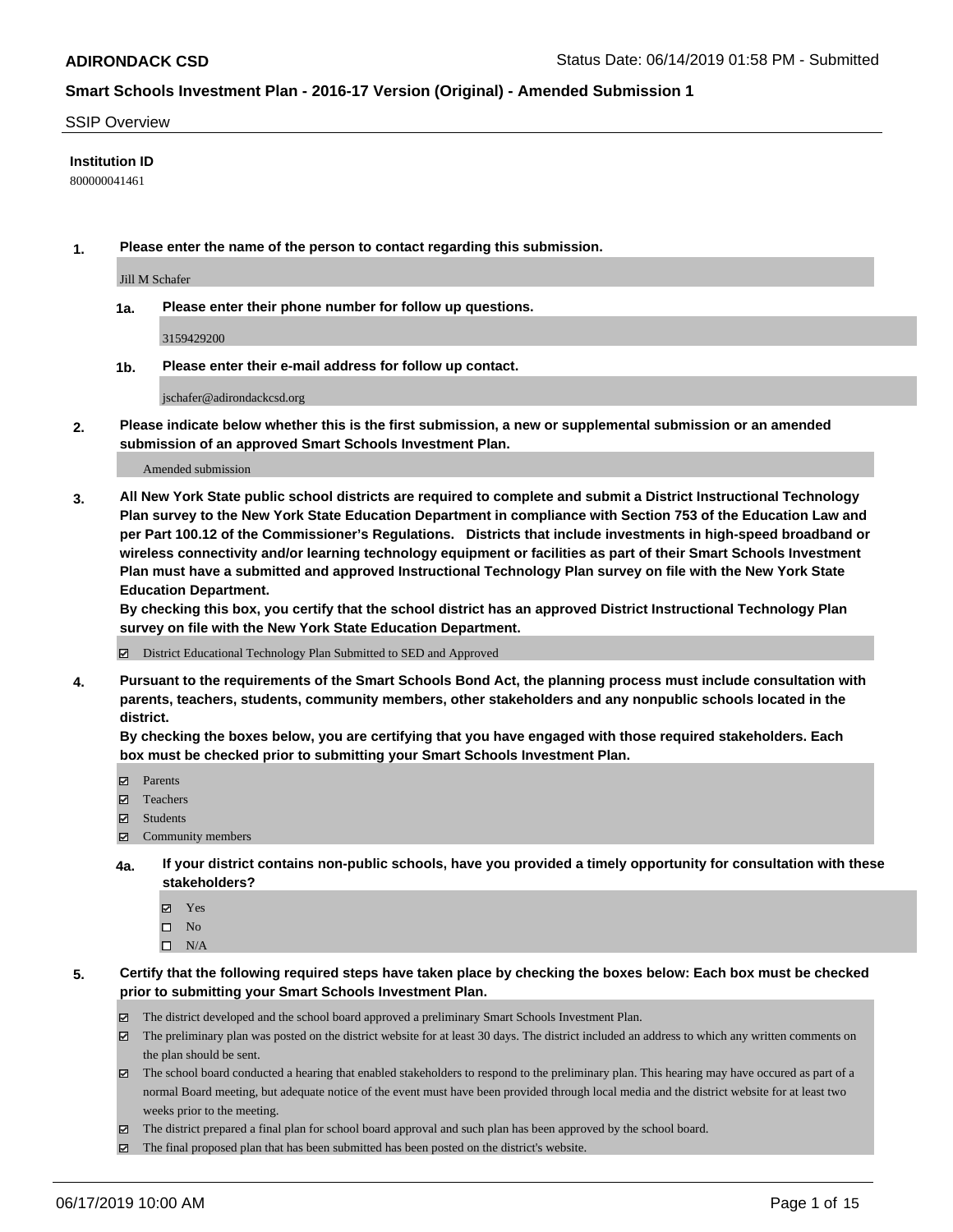SSIP Overview

**5a. Please upload the proposed Smart Schools Investment Plan (SSIP) that was posted on the district's website, along with any supporting materials. Note that this should be different than your recently submitted Educational Technology Survey. The Final SSIP, as approved by the School Board, should also be posted on the website and remain there during the course of the projects contained therein.**

Investment Plan Website Sept 16.pdf

**5b. Enter the webpage address where the final Smart Schools Investment Plan is posted. The Plan should remain posted for the life of the included projects.**

https://www.adirondackcsd.org/common/pages/DisplayFile.aspx?itemId=21197428

**6. Please enter an estimate of the total number of students and staff that will benefit from this Smart Schools Investment Plan based on the cumulative projects submitted to date.**

1,350

**7. An LEA/School District may partner with one or more other LEA/School Districts to form a consortium to pool Smart Schools Bond Act funds for a project that meets all other Smart School Bond Act requirements. Each school district participating in the consortium will need to file an approved Smart Schools Investment Plan for the project and submit a signed Memorandum of Understanding that sets forth the details of the consortium including the roles of each respective district.**

 $\Box$  The district plans to participate in a consortium to partner with other school district(s) to implement a Smart Schools project.

### **8. Please enter the name and 6-digit SED Code for each LEA/School District participating in the Consortium.**

| Partner LEA/District | <b>ISED BEDS Code</b> |
|----------------------|-----------------------|
| (No Response)        | (No Response)         |

#### **9. Please upload a signed Memorandum of Understanding with all of the participating Consortium partners.**

(No Response)

**10. Your district's Smart Schools Bond Act Allocation is:**

\$1,397,402

**11. Enter the budget sub-allocations by category that you are submitting for approval at this time. If you are not budgeting SSBA funds for a category, please enter 0 (zero.) If the value entered is \$0, you will not be required to complete that survey question.**

|                                       | Sub-<br>Allocations |
|---------------------------------------|---------------------|
| School Connectivity                   | $-223,259$          |
| Connectivity Projects for Communities | $\overline{0}$      |
| <b>Classroom Technology</b>           | 64,800              |
| Pre-Kindergarten Classrooms           | $\overline{0}$      |
| Replace Transportable Classrooms      | $\Omega$            |
| High-Tech Security Features           | $\overline{0}$      |
| Totals:                               | $-158,459$          |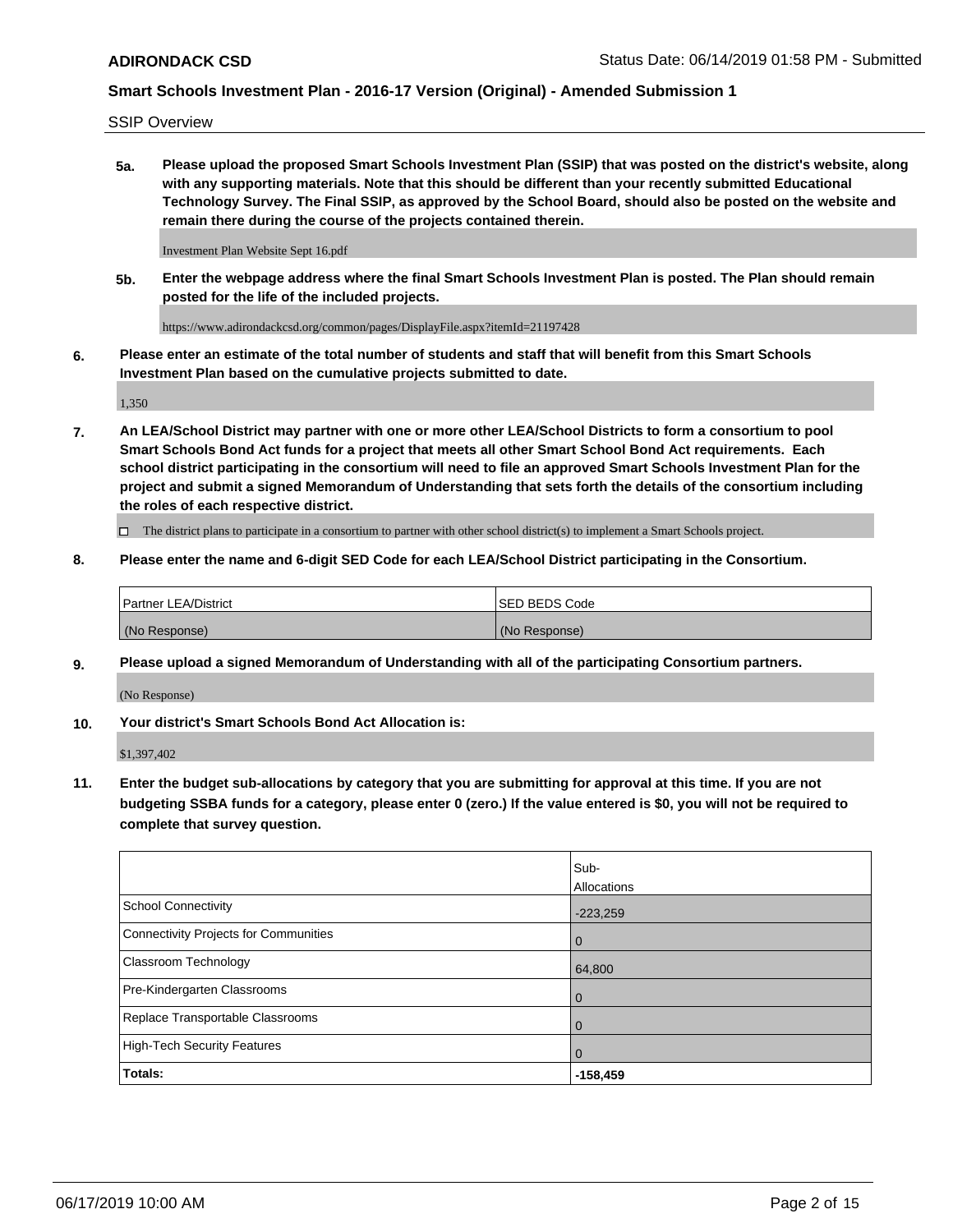School Connectivity

- **1. In order for students and faculty to receive the maximum benefit from the technology made available under the Smart Schools Bond Act, their school buildings must possess sufficient connectivity infrastructure to ensure that devices can be used during the school day. Smart Schools Investment Plans must demonstrate that:**
	- **• sufficient infrastructure that meets the Federal Communications Commission's 100 Mbps per 1,000 students standard currently exists in the buildings where new devices will be deployed, or**
	- **• is a planned use of a portion of Smart Schools Bond Act funds, or**
	- **• is under development through another funding source.**

**Smart Schools Bond Act funds used for technology infrastructure or classroom technology investments must increase the number of school buildings that meet or exceed the minimum speed standard of 100 Mbps per 1,000 students and staff within 12 months. This standard may be met on either a contracted 24/7 firm service or a "burstable" capability. If the standard is met under the burstable criteria, it must be:**

**1. Specifically codified in a service contract with a provider, and**

**2. Guaranteed to be available to all students and devices as needed, particularly during periods of high demand, such as computer-based testing (CBT) periods.**

**Please describe how your district already meets or is planning to meet this standard within 12 months of plan submission.**

(No Response)

**1a. If a district believes that it will be impossible to meet this standard within 12 months, it may apply for a waiver of this requirement, as described on the Smart Schools website. The waiver must be filed and approved by SED prior to submitting this survey.**

 $\Box$  By checking this box, you are certifying that the school district has an approved waiver of this requirement on file with the New York State Education Department.

### **2. Connectivity Speed Calculator (Required)**

|                         | Number of<br>Students | Multiply by<br>100 Kbps | Divide by 1000 Current Speed<br>to Convert to<br>Required<br>Speed in Mb | lin Mb           | Expected<br>Speed to be<br>Attained Within   Required<br>12 Months | <b>Expected Date</b><br>When<br>Speed Will be<br>Met |
|-------------------------|-----------------------|-------------------------|--------------------------------------------------------------------------|------------------|--------------------------------------------------------------------|------------------------------------------------------|
| <b>Calculated Speed</b> | (No<br>Response)      | (No Response)           | (No<br>Response)                                                         | (No<br>Response) | (No<br>Response)                                                   | (No<br>Response)                                     |

### **3. Describe how you intend to use Smart Schools Bond Act funds for high-speed broadband and/or wireless connectivity projects in school buildings.**

This amendment has been submitted to release funds in our SSBA due to the District utilizing Erate funds to purchase some of the network upgrade materials.

**4. Describe the linkage between the district's District Instructional Technology Plan and the proposed projects. (There should be a link between your response to this question and your response to Question 1 in Part E. Curriculum and Instruction "What are the district's plans to use digital connectivity and technology to improve teaching and learning?)**

(No Response)

**5. If the district wishes to have students and staff access the Internet from wireless devices within the school building, or in close proximity to it, it must first ensure that it has a robust Wi-Fi network in place that has sufficient bandwidth to meet user demand.**

**Please describe how you have quantified this demand and how you plan to meet this demand.**

(No Response)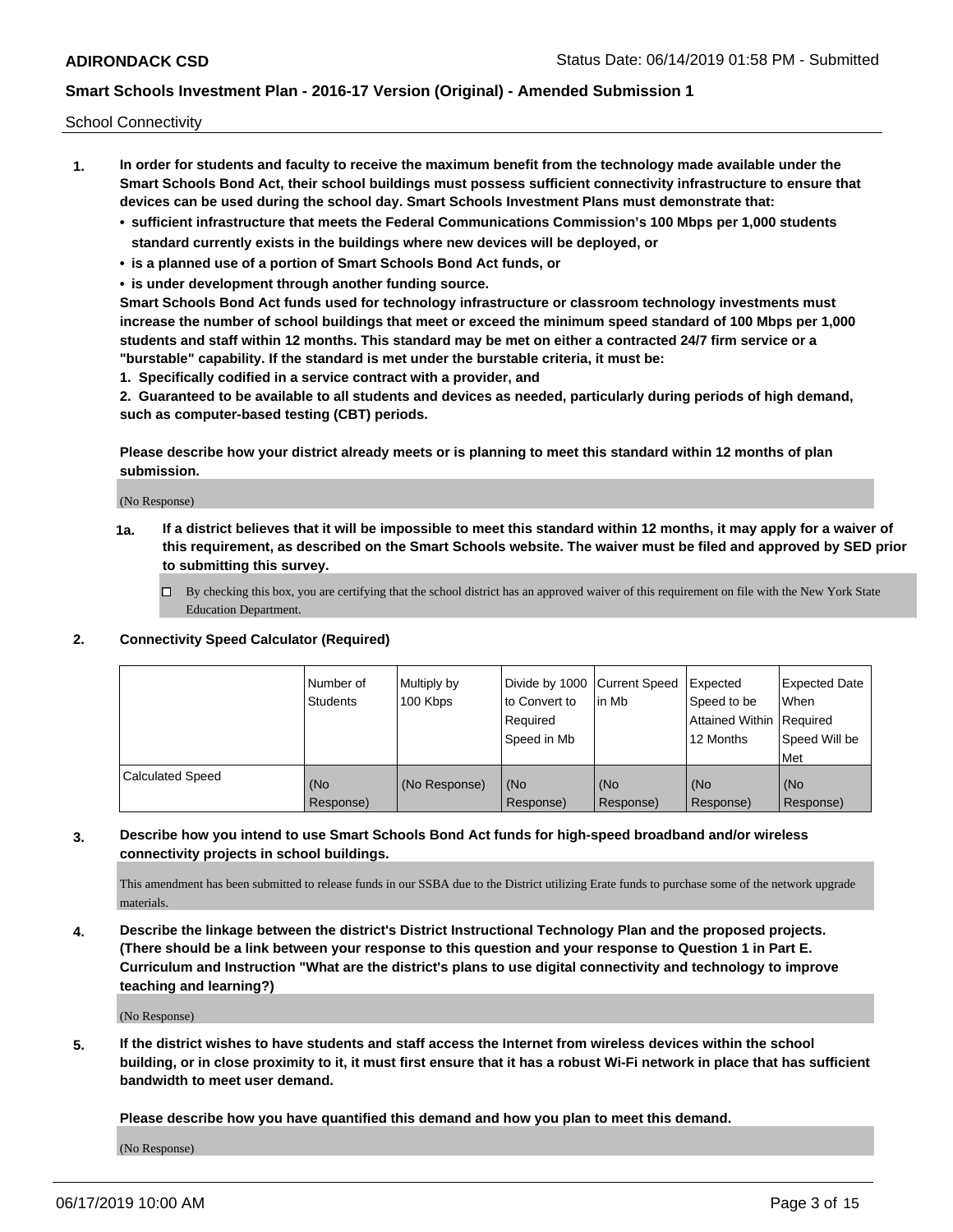School Connectivity

**6. As indicated on Page 5 of the guidance, the Office of Facilities Planning will have to conduct a preliminary review of all capital projects, including connectivity projects.**

**Please indicate on a separate row each project number given to you by the Office of Facilities Planning.**

| Project Number        |  |
|-----------------------|--|
| 41-04-01-06-7-999-BA1 |  |

**7. Certain high-tech security and connectivity infrastructure projects may be eligible for an expedited review process as determined by the Office of Facilities Planning.**

**Was your project deemed eligible for streamlined review?**

Yes

**7a. Districts that choose the Streamlined Review Process will be required to certify that they have reviewed all installations with their licensed architect or engineer of record and provide that person's name and license number. The licensed professional must review the products and proposed method of installation prior to implementation and review the work during and after completion in order to affirm that the work was codecompliant, if requested.**

I certify that I have reviewed all installations with a licensed architect or engineer of record.

**8. Include the name and license number of the architect or engineer of record.**

| Name     | License Number |
|----------|----------------|
| Jim King | 15925          |

**9. If you are submitting an allocation for School Connectivity complete this table. Note that the calculated Total at the bottom of the table must equal the Total allocation for this category that you entered in the SSIP Overview overall budget.** 

|                                            | Sub-           |
|--------------------------------------------|----------------|
|                                            | Allocation     |
| Network/Access Costs                       | $-158,639$     |
| <b>Outside Plant Costs</b>                 | $\overline{0}$ |
| School Internal Connections and Components | $-54,182$      |
| Professional Services                      | $-10,438$      |
| Testing                                    | $\mathbf 0$    |
| Other Upfront Costs                        | $\mathbf 0$    |
| <b>Other Costs</b>                         | $\overline{0}$ |
| Totals:                                    | $-223,259$     |

**10. Please detail the type, quantity, per unit cost and total cost of the eligible items under each sub-category. This is especially important for any expenditures listed under the "Other" category. All expenditures must be eligible for tax-exempt financing to be reimbursed through the SSBA. Sufficient detail must be provided so that we can verify this is the case. If you have any questions, please contact us directly through smartschools@nysed.gov. NOTE: Wireless Access Points should be included in this category, not under Classroom Educational Technology, except those that will be loaned/purchased for nonpublic schools. Add rows under each sub-category for additional items, as needed.**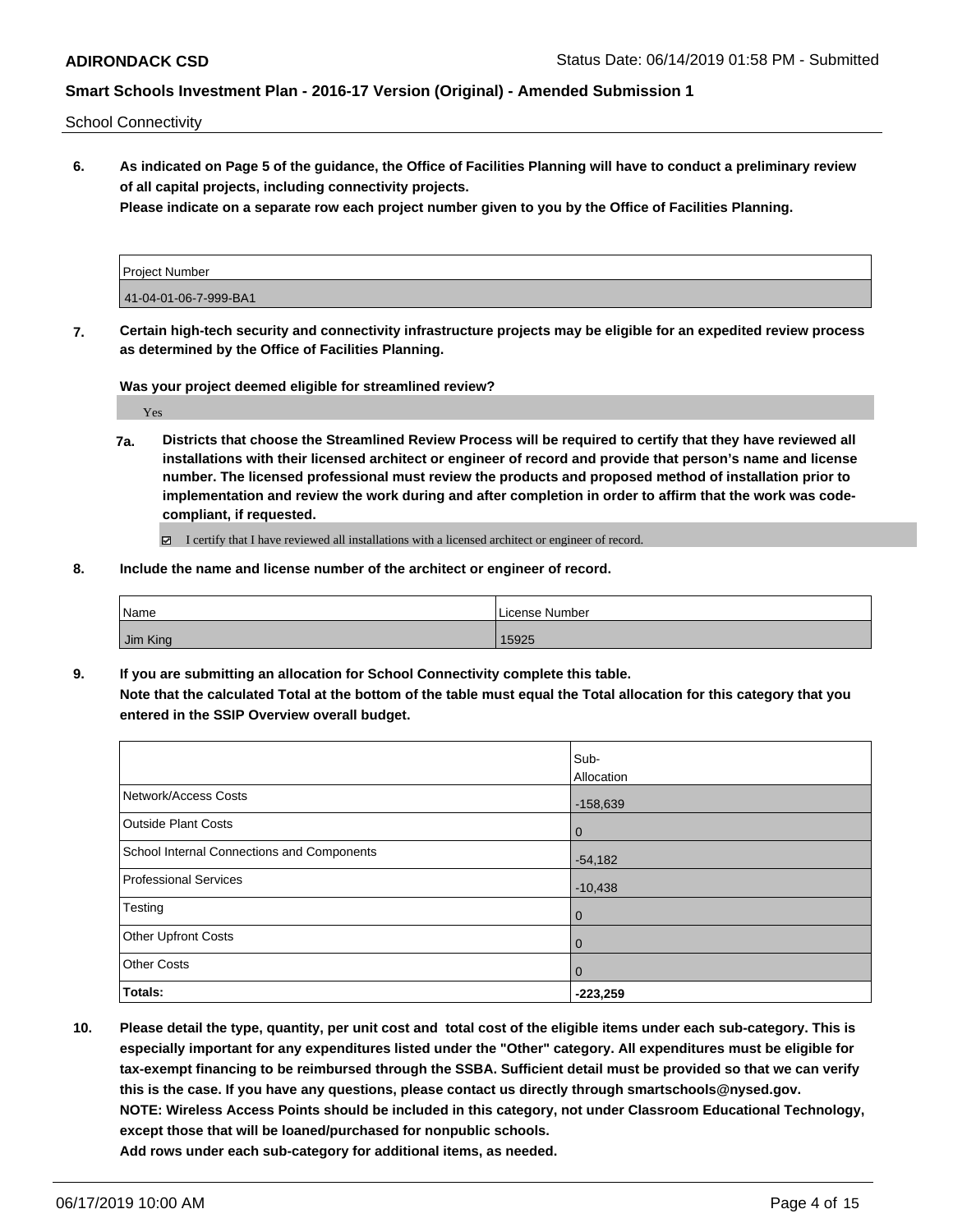School Connectivity

| Select the allowable expenditure<br>type.<br>Repeat to add another item under<br>each type. | Item to be purchased                                 | Quantity     | Cost per Item | <b>Total Cost</b> |
|---------------------------------------------------------------------------------------------|------------------------------------------------------|--------------|---------------|-------------------|
| <b>Connections/Components</b>                                                               | Routing and Switching Installation                   | $-1$         | 21,351        | $-21,351$         |
| <b>Connections/Components</b>                                                               | <b>Wireless Controller Installation</b>              | $-1$         | 15,443        | $-15,443$         |
| <b>Connections/Components</b>                                                               | <b>Wireless AP Installation</b>                      | $-1$         | 17,388        | $-17,388$         |
| <b>Professional Services</b>                                                                | <b>Project Completion - Project Mgmt</b>             | $-1$         | 10,438        | $-10,438$         |
| <b>Network/Access Costs</b>                                                                 | Switches Catalyst 2960-x48                           | $-28$        | 4,605         | $-128,940$        |
| <b>Network/Access Costs</b>                                                                 | Switches Catalyst 2960-x48 (ERate<br>Discount 80%)   | 28           | 731           | 20,468            |
| Network/Access Costs                                                                        | Switches Catalyst 4500x24 (ERate<br>Discount 80%)    | $\mathbf{1}$ | 2,303         | 2,303             |
| <b>Network/Access Costs</b>                                                                 | Switches Catalyst 4500 x24                           | $-1$         | 14,280        | $-14,280$         |
| <b>Network/Access Costs</b>                                                                 | Access Points (802.11AC CAP)                         | $-62$        | 572           | $-35,464$         |
| Network/Access Costs                                                                        | Access Point (802.11AC CAP) ERate<br>Discount 80%    | 62           | 114           | 7,068             |
| <b>Network/Access Costs</b>                                                                 | Access Points (802.11AC W2 AP)                       | $-2$         | 700           | $-1,400$          |
| Network/Access Costs                                                                        | Access Points (802.11AC W2 AP)<br>ERate Discount 80% | 2            | 123           | 246               |
| <b>Network/Access Costs</b>                                                                 | Switches Catalyst 3850-12                            | $-1$         | 9,945         | $-9,945$          |
| <b>Network/Access Costs</b>                                                                 | Switches Catalyst 3850-12 (ERate<br>Discount 80%)    | $\mathbf{1}$ | 1,305         | 1,305             |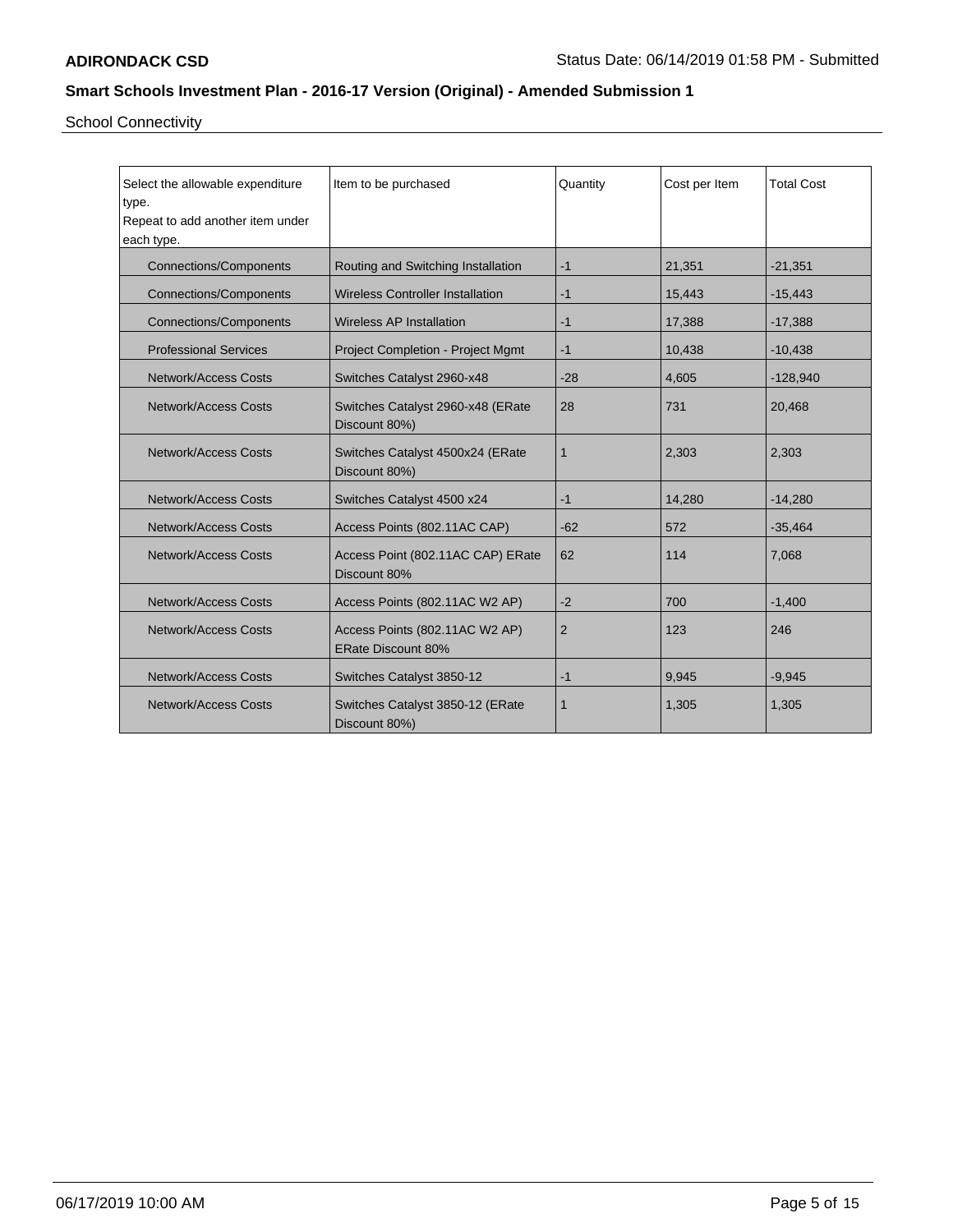Community Connectivity (Broadband and Wireless)

**1. Describe how you intend to use Smart Schools Bond Act funds for high-speed broadband and/or wireless connectivity projects in the community.**

(No Response)

**2. Please describe how the proposed project(s) will promote student achievement and increase student and/or staff access to the Internet in a manner that enhances student learning and/or instruction outside of the school day and/or school building.**

(No Response)

**3. Community connectivity projects must comply with all the necessary local building codes and regulations (building and related permits are not required prior to plan submission).**

 $\Box$  I certify that we will comply with all the necessary local building codes and regulations.

**4. Please describe the physical location of the proposed investment.**

(No Response)

**5. Please provide the initial list of partners participating in the Community Connectivity Broadband Project, along with their Federal Tax Identification (Employer Identification) number.**

| <b>Project Partners</b> | l Federal ID # |
|-------------------------|----------------|
| (No Response)           | (No Response)  |

**6. If you are submitting an allocation for Community Connectivity, complete this table.**

**Note that the calculated Total at the bottom of the table must equal the Total allocation for this category that you entered in the SSIP Overview overall budget.**

|                                    | Sub-Allocation |
|------------------------------------|----------------|
| Network/Access Costs               | (No Response)  |
| <b>Outside Plant Costs</b>         | (No Response)  |
| <b>Tower Costs</b>                 | (No Response)  |
| <b>Customer Premises Equipment</b> | (No Response)  |
| <b>Professional Services</b>       | (No Response)  |
| Testing                            | (No Response)  |
| <b>Other Upfront Costs</b>         | (No Response)  |
| <b>Other Costs</b>                 | (No Response)  |
| Totals:                            | 0              |

**7. Please detail the type, quantity, per unit cost and total cost of the eligible items under each sub-category. This is especially important for any expenditures listed under the "Other" category. All expenditures must be capital-bond eligible to be reimbursed through the SSBA. If you have any questions, please contact us directly through smartschools@nysed.gov.**

| Select the allowable expenditure | Item to be purchased | Quantity      | Cost per Item | <b>Total Cost</b> |
|----------------------------------|----------------------|---------------|---------------|-------------------|
| type.                            |                      |               |               |                   |
| Repeat to add another item under |                      |               |               |                   |
| each type.                       |                      |               |               |                   |
| (No Response)                    | (No Response)        | (No Response) | (No Response) | (No Response)     |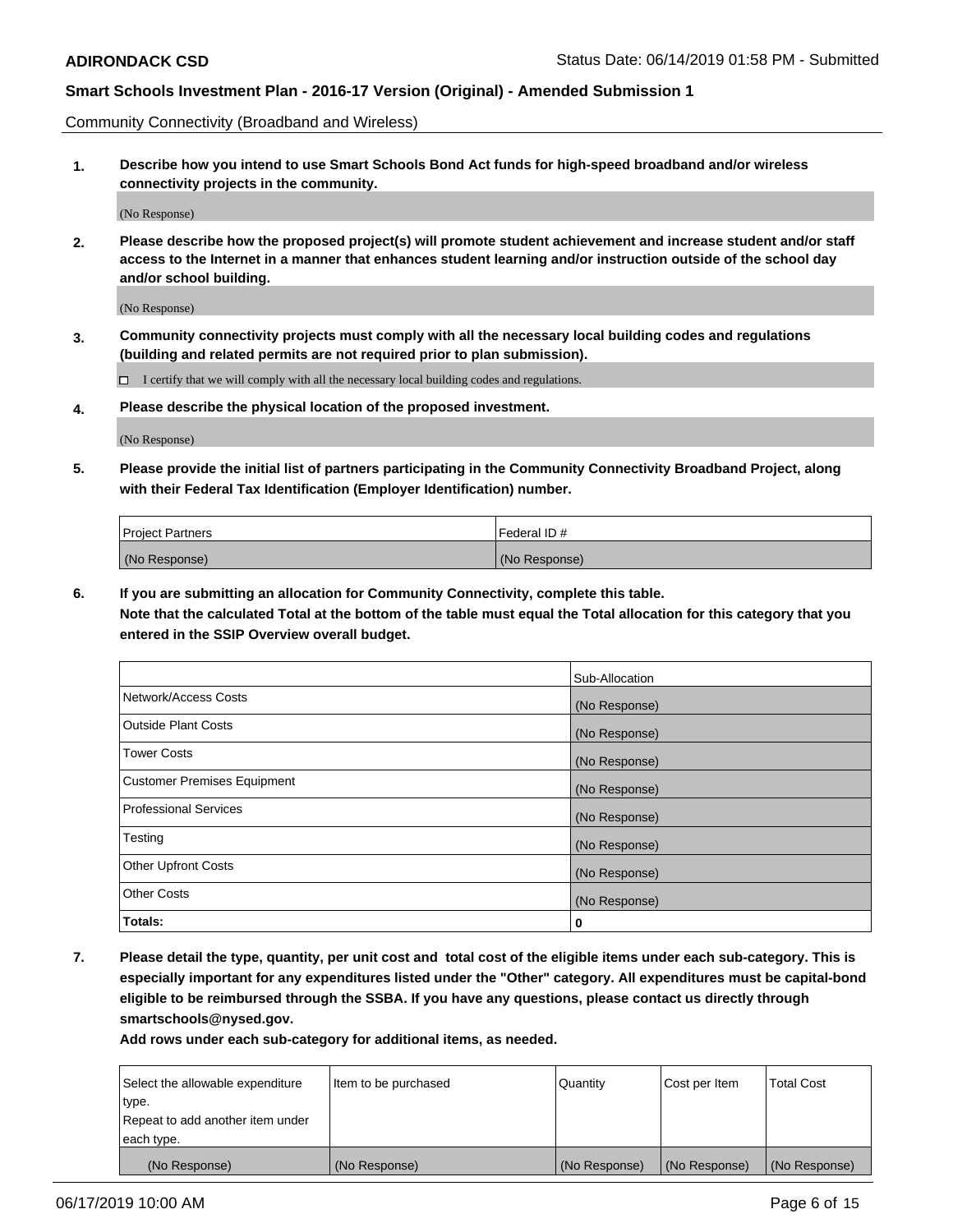### Classroom Learning Technology

**1. In order for students and faculty to receive the maximum benefit from the technology made available under the Smart Schools Bond Act, their school buildings must possess sufficient connectivity infrastructure to ensure that devices can be used during the school day. Smart Schools Investment Plans must demonstrate that sufficient infrastructure that meets the Federal Communications Commission's 100 Mbps per 1,000 students standard currently exists in the buildings where new devices will be deployed, or is a planned use of a portion of Smart Schools Bond Act funds, or is under development through another funding source. Smart Schools Bond Act funds used for technology infrastructure or classroom technology investments must increase the number of school buildings that meet or exceed the minimum speed standard of 100 Mbps per 1,000 students and staff within 12 months. This standard may be met on either a contracted 24/7 firm service or a**

**"burstable" capability. If the standard is met under the burstable criteria, it must be:**

**1. Specifically codified in a service contract with a provider, and**

**2. Guaranteed to be available to all students and devices as needed, particularly during periods of high demand, such as computer-based testing (CBT) periods.**

**Please describe how your district already meets or is planning to meet this standard within 12 months of plan submission.**

(No Response)

- **1a. If a district believes that it will be impossible to meet this standard within 12 months, it may apply for a waiver of this requirement, as described on the Smart Schools website. The waiver must be filed and approved by SED prior to submitting this survey.**
	- By checking this box, you are certifying that the school district has an approved waiver of this requirement on file with the New York State Education Department.

### **2. Connectivity Speed Calculator (Required)**

|                         | l Number of<br>Students | Multiply by<br>100 Kbps | to Convert to<br>Required<br>Speed in Mb | Divide by 1000 Current Speed Expected<br>l in Mb | Speed to be<br>Attained Within Required<br>12 Months | <b>Expected Date</b><br>When<br>Speed Will be<br>Met |
|-------------------------|-------------------------|-------------------------|------------------------------------------|--------------------------------------------------|------------------------------------------------------|------------------------------------------------------|
| <b>Calculated Speed</b> | (No<br>Response)        | (No Response)           | (No<br>Response)                         | (No<br>Response)                                 | (No<br>Response)                                     | (No<br>Response)                                     |

**3. If the district wishes to have students and staff access the Internet from wireless devices within the school building, or in close proximity to it, it must first ensure that it has a robust Wi-Fi network in place that has sufficient bandwidth to meet user demand.**

**Please describe how you have quantified this demand and how you plan to meet this demand.**

(No Response)

**4. All New York State public school districts are required to complete and submit an Instructional Technology Plan survey to the New York State Education Department in compliance with Section 753 of the Education Law and per Part 100.12 of the Commissioner's Regulations.**

**Districts that include educational technology purchases as part of their Smart Schools Investment Plan must have a submitted and approved Instructional Technology Plan survey on file with the New York State Education Department.**

- $\Box$  By checking this box, you are certifying that the school district has an approved Instructional Technology Plan survey on file with the New York State Education Department.
- **5. Describe the devices you intend to purchase and their compatibility with existing or planned platforms or systems. Specifically address the adequacy of each facility's electrical, HVAC and other infrastructure necessary to install and support the operation of the planned technology.**

The amendment has been submitted to allow for the purchasing of Google Chrome licenses and device warranties for all 1200 devices being purchased through SSBA (per July 12, 2018 Updated SSBA Hardware, Software, License and Fees Policy) and adjust for the decrease in cost of devices.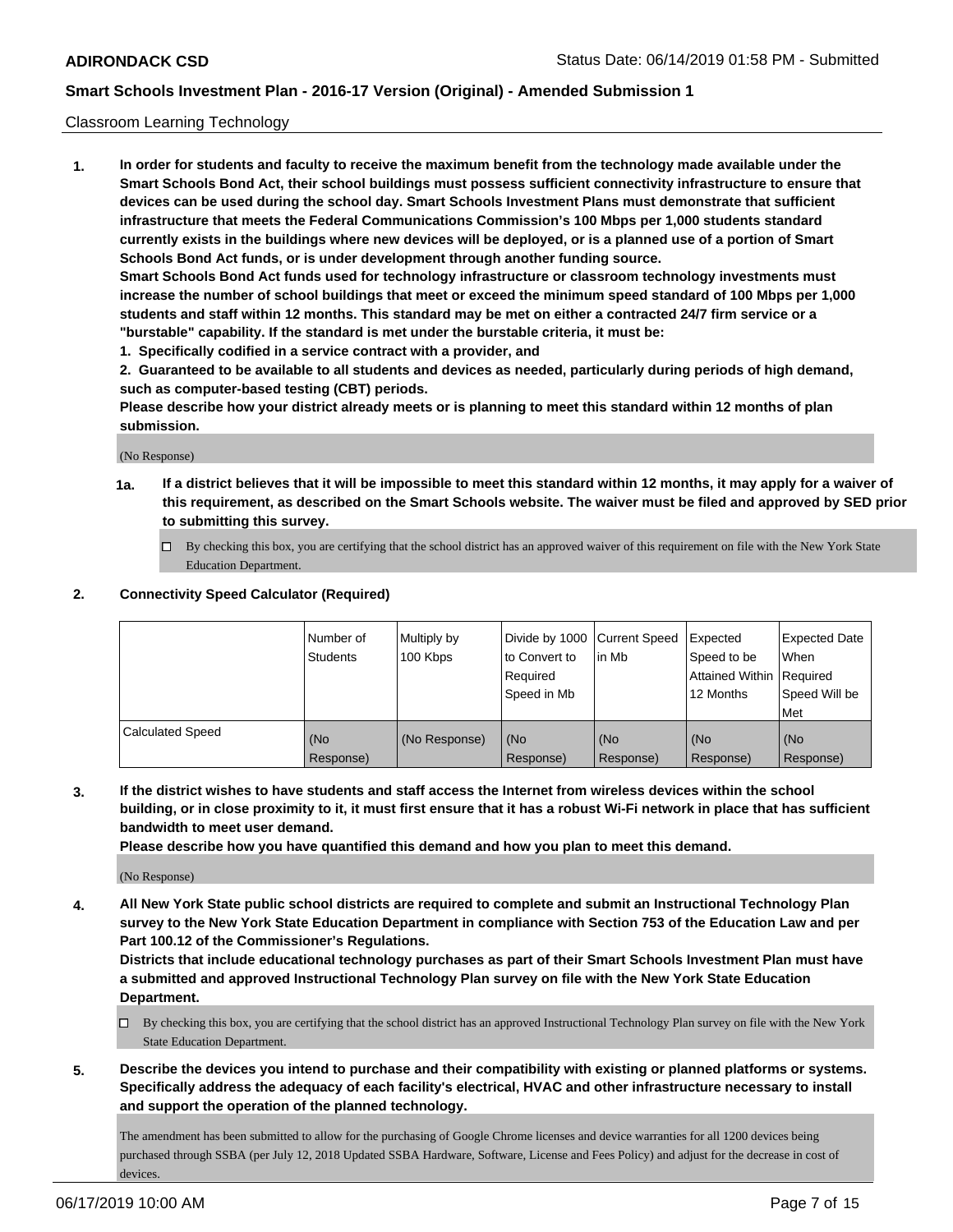### Classroom Learning Technology

- **6. Describe how the proposed technology purchases will:**
	- **> enhance differentiated instruction;**
	- **> expand student learning inside and outside the classroom;**
	- **> benefit students with disabilities and English language learners; and**
	- **> contribute to the reduction of other learning gaps that have been identified within the district.**

**The expectation is that districts will place a priority on addressing the needs of students who struggle to succeed in a rigorous curriculum. Responses in this section should specifically address this concern and align with the district's Instructional Technology Plan (in particular Question 2 of E. Curriculum and Instruction: "Does the district's instructional technology plan address the needs of students with disabilities to ensure equitable access to instruction, materials and assessments?" and Question 3 of the same section: "Does the district's instructional technology plan address the provision of assistive technology specifically for students with disabilities to ensure access to and participation in the general curriculum?"**

(No Response)

**7. Where appropriate, describe how the proposed technology purchases will enhance ongoing communication with parents and other stakeholders and help the district facilitate technology-based regional partnerships, including distance learning and other efforts.**

(No Response)

**8. Describe the district's plan to provide professional development to ensure that administrators, teachers and staff can employ the technology purchased to enhance instruction successfully.**

**Note: This response should be aligned and expanded upon in accordance with your district's response to Question 1 of F. Professional Development of your Instructional Technology Plan: "Please provide a summary of professional development offered to teachers and staff, for the time period covered by this plan, to support technology to enhance teaching and learning. Please include topics, audience and method of delivery within your summary."**

(No Response)

- **9. Districts must contact the SUNY/CUNY teacher preparation program that supplies the largest number of the district's new teachers to request advice on innovative uses and best practices at the intersection of pedagogy and educational technology.**
	- By checking this box, you certify that you have contacted the SUNY/CUNY teacher preparation program that supplies the largest number of your new teachers to request advice on these issues.
	- **9a. Please enter the name of the SUNY or CUNY Institution that you contacted.**

SUNY Empire State College

**9b. Enter the primary Institution phone number.**

518-587-2100 ext 2537

**9c. Enter the name of the contact person with whom you consulted and/or will be collaborating with on innovative uses of technology and best practices.**

Leigh Yannuzzi

**10. A district whose Smart Schools Investment Plan proposes the purchase of technology devices and other hardware must account for nonpublic schools in the district.**

**Are there nonpublic schools within your school district?**

Yes

 $\square$  No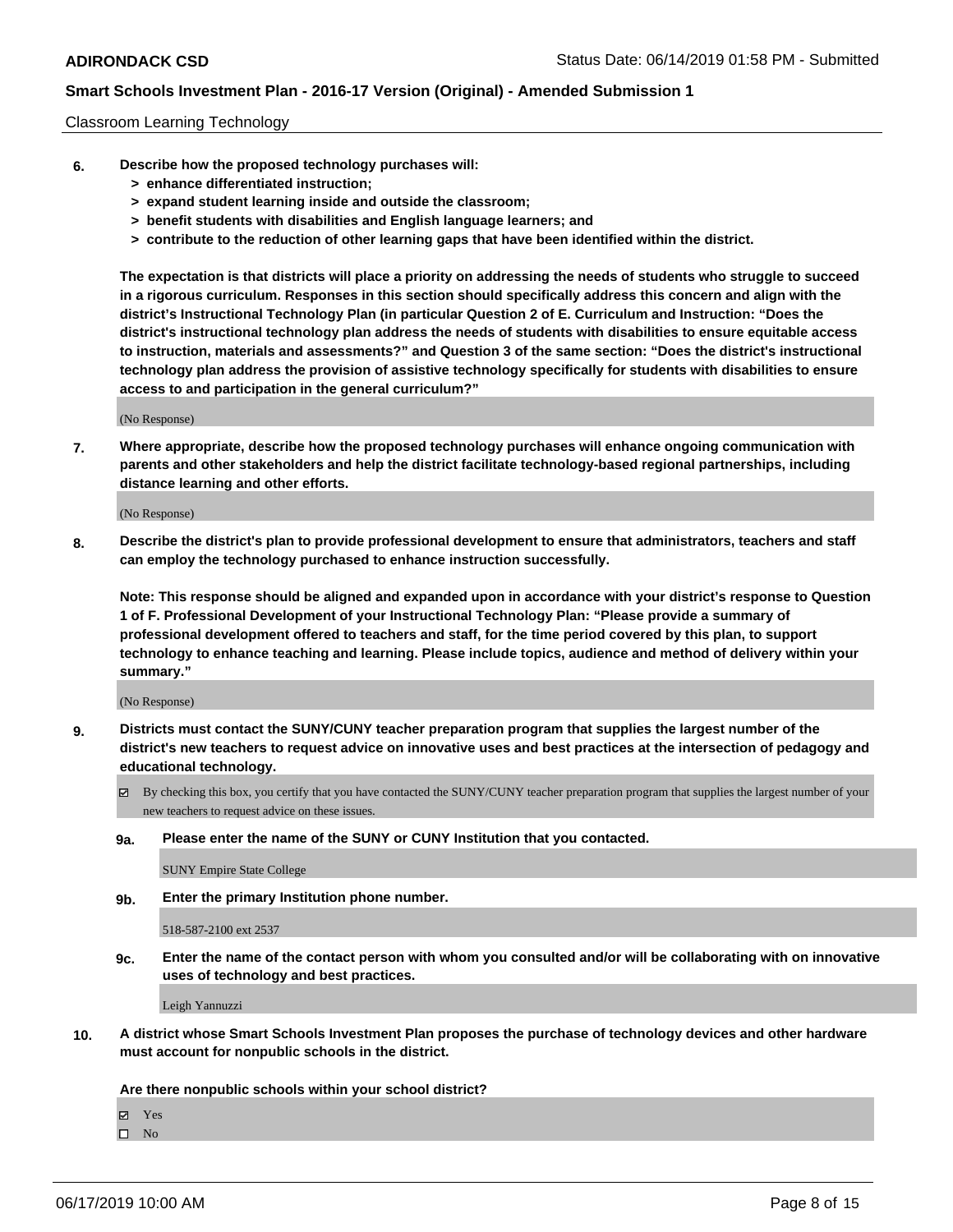Classroom Learning Technology

**10a. Describe your plan to loan purchased hardware to nonpublic schools within your district. The plan should use your district's nonpublic per-student loan amount calculated below, within the framework of the guidance. Please enter the date by which nonpublic schools must request classroom technology items. Also, specify in your response the devices that the nonpublic schools have requested, as well as in the in the Budget and the Expenditure Table at the end of the page.**

This is not affecting the Non Public Loan amount

**10b. A final Smart Schools Investment Plan cannot be approved until school authorities have adopted regulations specifying the date by which requests from nonpublic schools for the purchase and loan of Smart Schools Bond Act classroom technology must be received by the district.**

 $\Box$  By checking this box, you certify that you have such a plan and associated regulations in place that have been made public.

### **11. Nonpublic Classroom Technology Loan Calculator**

**The Smart Schools Bond Act provides that any Classroom Learning Technology purchases made using Smart Schools funds shall be lent, upon request, to nonpublic schools in the district. However, no school district shall be required to loan technology in amounts greater than the total obtained and spent on technology pursuant to the Smart Schools Bond Act and the value of such loan may not exceed the total of \$250 multiplied by the nonpublic school enrollment in the base year at the time of enactment. See:**

**http://www.p12.nysed.gov/mgtserv/smart\_schools/docs/Smart\_Schools\_Bond\_Act\_Guidance\_04.27.15\_Final.pdf.**

|                                       | 1. Classroom<br>Technology<br>Sub-allocation | 2. Public<br>Enrollment<br>$(2014-15)$ | 3. Nonpublic<br>Enrollment<br>$(2014-15)$ | l 4. Sum of<br>Public and<br>l Nonpublic<br>Enrollment                                        | 15. Total Per<br>Pupil Sub-<br>allocation | 6. Total<br>Nonpublic Loan<br>Amount |
|---------------------------------------|----------------------------------------------|----------------------------------------|-------------------------------------------|-----------------------------------------------------------------------------------------------|-------------------------------------------|--------------------------------------|
| Calculated Nonpublic Loan<br>l Amount |                                              |                                        |                                           | (No Response)   (No Response)   (No Response)   (No Response)   (No Response)   (No Response) |                                           |                                      |

**12. To ensure the sustainability of technology purchases made with Smart Schools funds, districts must demonstrate a long-term plan to maintain and replace technology purchases supported by Smart Schools Bond Act funds. This sustainability plan shall demonstrate a district's capacity to support recurring costs of use that are ineligible for Smart Schools Bond Act funding such as device maintenance, technical support, Internet and wireless fees, maintenance of hotspots, staff professional development, building maintenance and the replacement of incidental items. Further, such a sustainability plan shall include a long-term plan for the replacement of purchased devices and equipment at the end of their useful life with other funding sources.**

 $\Box$  By checking this box, you certify that the district has a sustainability plan as described above.

**13. Districts must ensure that devices purchased with Smart Schools Bond funds will be distributed, prepared for use, maintained and supported appropriately. Districts must maintain detailed device inventories in accordance with generally accepted accounting principles.**

By checking this box, you certify that the district has a distribution and inventory management plan and system in place.

**14. If you are submitting an allocation for Classroom Learning Technology complete this table. Note that the calculated Total at the bottom of the table must equal the Total allocation for this category that you entered in the SSIP Overview overall budget.**

|                         | Sub-Allocation |
|-------------------------|----------------|
| Interactive Whiteboards | $\Omega$       |
| Computer Servers        | $\Omega$       |
| Desktop Computers       | $\Omega$       |
| Laptop Computers        | $-31,200$      |
| <b>Tablet Computers</b> |                |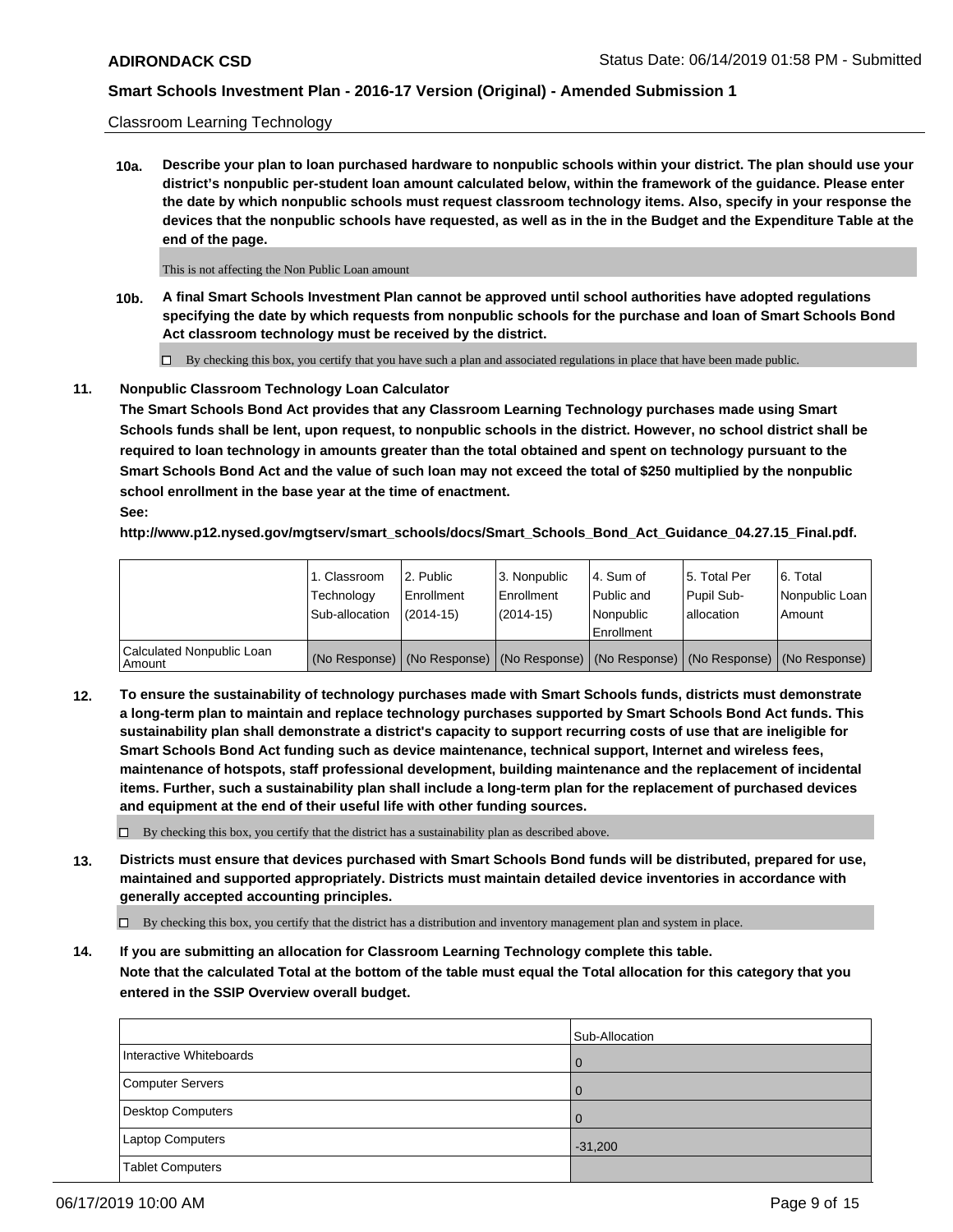Classroom Learning Technology

|                    | Sub-Allocation |
|--------------------|----------------|
|                    |                |
| <b>Other Costs</b> | 96,000         |
| Totals:            | 64,800         |

**15. Please detail the type, quantity, per unit cost and total cost of the eligible items under each sub-category. This is especially important for any expenditures listed under the "Other" category. All expenditures must be capital-bond eligible to be reimbursed through the SSBA. If you have any questions, please contact us directly through smartschools@nysed.gov.**

**Please specify in the "Item to be Purchased" field which specific expenditures and items are planned to meet the district's nonpublic loan requirement, if applicable.**

**NOTE: Wireless Access Points that will be loaned/purchased for nonpublic schools should ONLY be included in this category, not under School Connectivity, where public school districts would list them.**

| Select the allowable expenditure | Item to be Purchased   | Quantity | Cost per Item | <b>Total Cost</b> |
|----------------------------------|------------------------|----------|---------------|-------------------|
| type.                            |                        |          |               |                   |
| Repeat to add another item under |                        |          |               |                   |
| each type.                       |                        |          |               |                   |
| <b>Laptop Computers</b>          | Chromebooks            | 1.200    | 254           | 304.800           |
| <b>Laptop Computers</b>          | Chromebooks            | $-1,200$ | 280           | $-336,000$        |
| <b>Other Costs</b>               | Google Chrome licenses | 1,200    | 25            | 30,000            |
| <b>Other Costs</b>               | Chromebook Warranty    | 1.200    | 55            | 66,000            |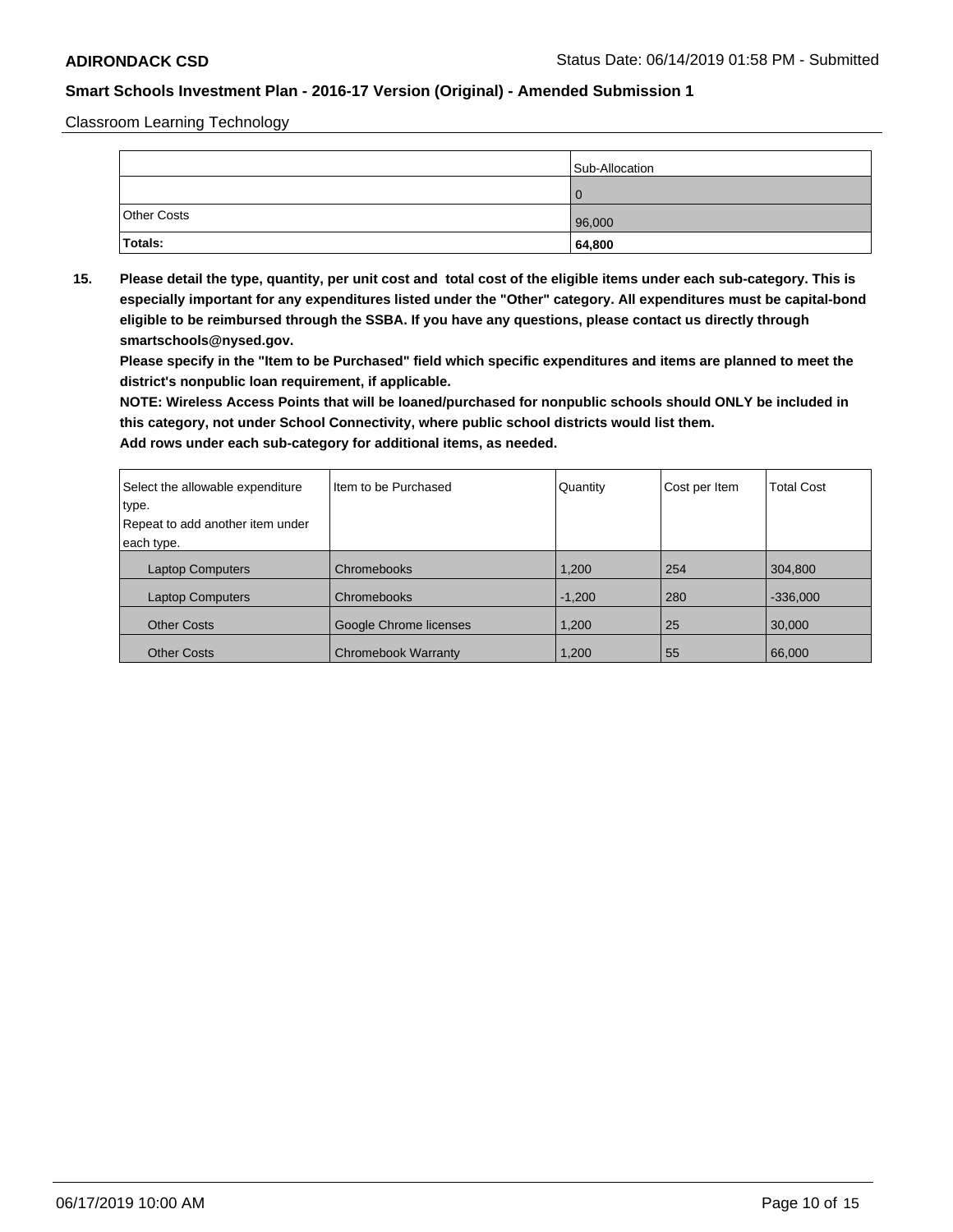#### Pre-Kindergarten Classrooms

**1. Provide information regarding how and where the district is currently serving pre-kindergarten students and justify the need for additional space with enrollment projections over 3 years.**

(No Response)

- **2. Describe the district's plan to construct, enhance or modernize education facilities to accommodate prekindergarten programs. Such plans must include:**
	- **Specific descriptions of what the district intends to do to each space;**
	- **An affirmation that pre-kindergarten classrooms will contain a minimum of 900 square feet per classroom;**
	- **The number of classrooms involved;**
	- **The approximate construction costs per classroom; and**
	- **Confirmation that the space is district-owned or has a long-term lease that exceeds the probable useful life of the improvements.**

(No Response)

**3. Smart Schools Bond Act funds may only be used for capital construction costs. Describe the type and amount of additional funds that will be required to support ineligible ongoing costs (e.g. instruction, supplies) associated with any additional pre-kindergarten classrooms that the district plans to add.**

(No Response)

**4. All plans and specifications for the erection, repair, enlargement or remodeling of school buildings in any public school district in the State must be reviewed and approved by the Commissioner. Districts that plan capital projects using their Smart Schools Bond Act funds will undergo a Preliminary Review Process by the Office of Facilities Planning.**

**Please indicate on a separate row each project number given to you by the Office of Facilities Planning.**

| Project Number |  |
|----------------|--|
| (No Response)  |  |
|                |  |

**5. If you have made an allocation for Pre-Kindergarten Classrooms, complete this table.**

**Note that the calculated Total at the bottom of the table must equal the Total allocation for this category that you entered in the SSIP Overview overall budget.**

|                                          | Sub-Allocation |
|------------------------------------------|----------------|
| Construct Pre-K Classrooms               | (No Response)  |
| Enhance/Modernize Educational Facilities | (No Response)  |
| <b>Other Costs</b>                       | (No Response)  |
| Totals:                                  | 0              |

**6. Please detail the type, quantity, per unit cost and total cost of the eligible items under each sub-category. This is especially important for any expenditures listed under the "Other" category. All expenditures must be capital-bond eligible to be reimbursed through the SSBA. If you have any questions, please contact us directly through smartschools@nysed.gov.**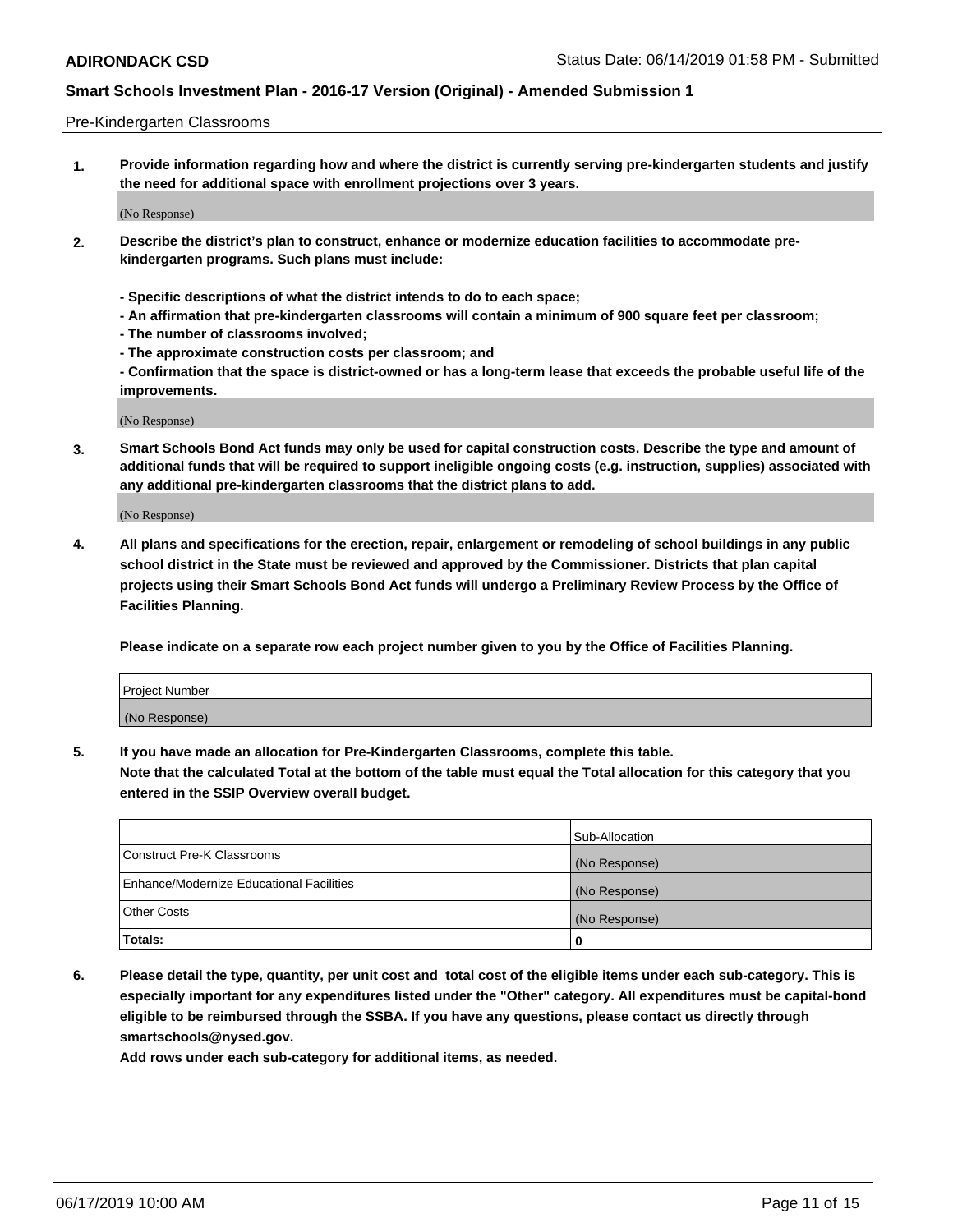Pre-Kindergarten Classrooms

| Select the allowable expenditure | Item to be purchased | Quantity      | Cost per Item | <b>Total Cost</b> |
|----------------------------------|----------------------|---------------|---------------|-------------------|
| type.                            |                      |               |               |                   |
| Repeat to add another item under |                      |               |               |                   |
| each type.                       |                      |               |               |                   |
| (No Response)                    | (No Response)        | (No Response) | (No Response) | (No Response)     |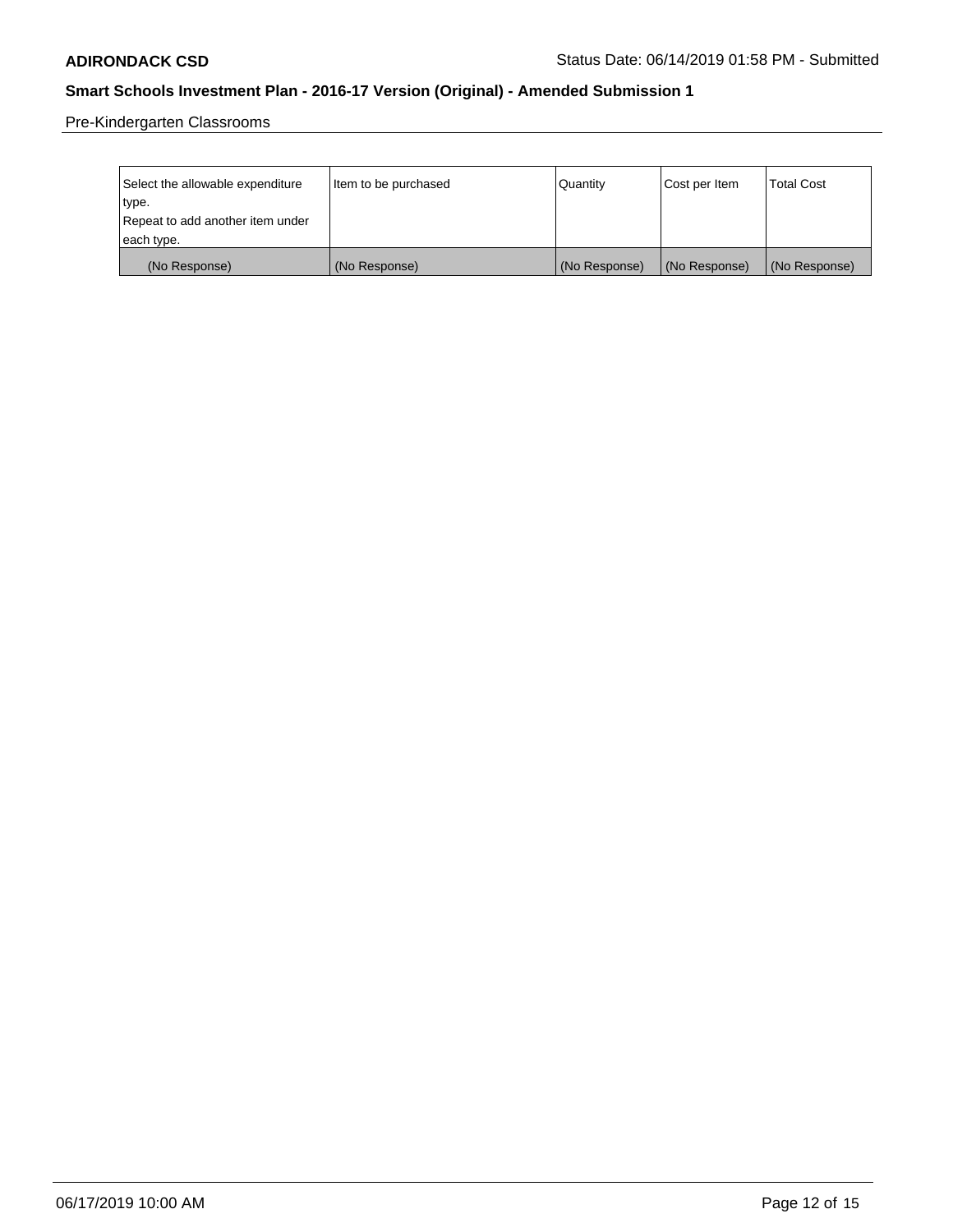Replace Transportable Classrooms

- **1. Describe the district's plan to construct, enhance or modernize education facilities to provide high-quality instructional space by replacing transportable classrooms.**
- **2. All plans and specifications for the erection, repair, enlargement or remodeling of school buildings in any public school district in the State must be reviewed and approved by the Commissioner. Districts that plan capital projects using their Smart Schools Bond Act funds will undergo a Preliminary Review Process by the Office of Facilities Planning.**

**Please indicate on a separate row each project number given to you by the Office of Facilities Planning.**

| (No Response) | Project Number |  |
|---------------|----------------|--|
|               |                |  |

**3. For large projects that seek to blend Smart Schools Bond Act dollars with other funds, please note that Smart Schools Bond Act funds can be allocated on a pro rata basis depending on the number of new classrooms built that directly replace transportable classroom units.**

**If a district seeks to blend Smart Schools Bond Act dollars with other funds describe below what other funds are being used and what portion of the money will be Smart Schools Bond Act funds.**

**4. If you have made an allocation for Replace Transportable Classrooms, complete this table. Note that the calculated Total at the bottom of the table must equal the Total allocation for this category that you entered in the SSIP Overview overall budget.**

|                                                | Sub-Allocation |
|------------------------------------------------|----------------|
| Construct New Instructional Space              | (No Response)  |
| Enhance/Modernize Existing Instructional Space | (No Response)  |
| Other Costs                                    | (No Response)  |
| <b>Totals:</b>                                 | 0              |

**5. Please detail the type, quantity, per unit cost and total cost of the eligible items under each sub-category. This is especially important for any expenditures listed under the "Other" category. All expenditures must be capital-bond eligible to be reimbursed through the SSBA. If you have any questions, please contact us directly through smartschools@nysed.gov.**

| Select the allowable expenditure | Item to be purchased | <b>Quantity</b> | Cost per Item | <b>Total Cost</b> |
|----------------------------------|----------------------|-----------------|---------------|-------------------|
| type.                            |                      |                 |               |                   |
| Repeat to add another item under |                      |                 |               |                   |
| each type.                       |                      |                 |               |                   |
| (No Response)                    | (No Response)        | (No Response)   | (No Response) | (No Response)     |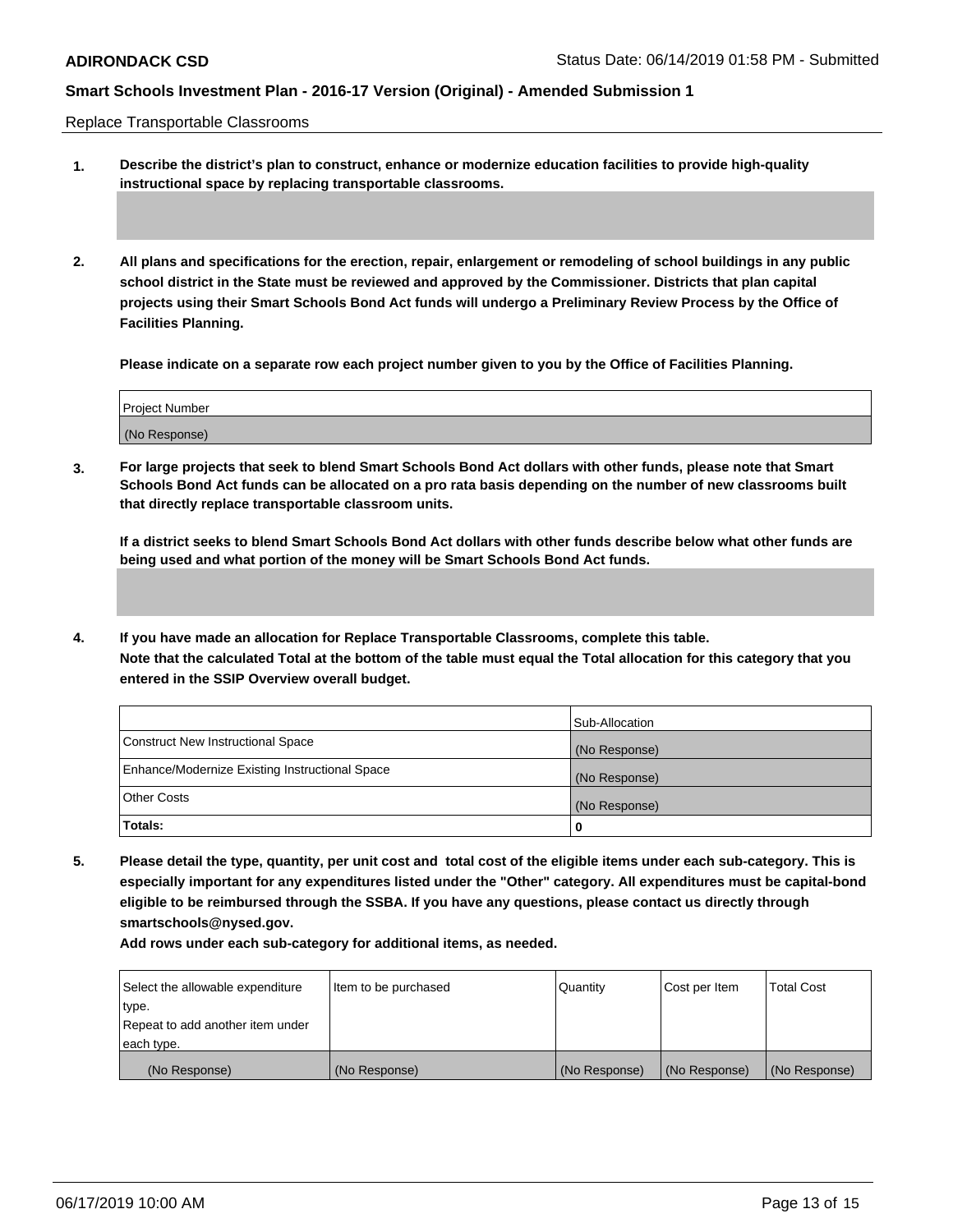High-Tech Security Features

- **1. Describe how you intend to use Smart Schools Bond Act funds to install high-tech security features in school buildings and on school campuses.**
- **2. All plans and specifications for the erection, repair, enlargement or remodeling of school buildings in any public school district in the State must be reviewed and approved by the Commissioner. Districts that plan capital projects using their Smart Schools Bond Act funds will undergo a Preliminary Review Process by the Office of Facilities Planning.**

**Please indicate on a separate row each project number given to you by the Office of Facilities Planning.**

| <b>Project Number</b> |  |
|-----------------------|--|
| (No Response)         |  |

- **3. Was your project deemed eligible for streamlined Review?**
	- Yes
	- $\square$  No
- **4. Include the name and license number of the architect or engineer of record.**

| Name          | License Number |
|---------------|----------------|
| (No Response) | (No Response)  |

**5. If you have made an allocation for High-Tech Security Features, complete this table. Note that the calculated Total at the bottom of the table must equal the Total allocation for this category that you entered in the SSIP Overview overall budget.**

|                                                      | Sub-Allocation |
|------------------------------------------------------|----------------|
| Capital-Intensive Security Project (Standard Review) | (No Response)  |
| <b>Electronic Security System</b>                    | (No Response)  |
| <b>Entry Control System</b>                          | (No Response)  |
| Approved Door Hardening Project                      | (No Response)  |
| <b>Other Costs</b>                                   | (No Response)  |
| Totals:                                              | $\bf{0}$       |

**6. Please detail the type, quantity, per unit cost and total cost of the eligible items under each sub-category. This is especially important for any expenditures listed under the "Other" category. All expenditures must be capital-bond eligible to be reimbursed through the SSBA. If you have any questions, please contact us directly through smartschools@nysed.gov.**

| Select the allowable expenditure | Item to be purchased | Quantity      | Cost per Item | <b>Total Cost</b> |
|----------------------------------|----------------------|---------------|---------------|-------------------|
| type.                            |                      |               |               |                   |
| Repeat to add another item under |                      |               |               |                   |
| each type.                       |                      |               |               |                   |
| (No Response)                    | (No Response)        | (No Response) | (No Response) | (No Response)     |